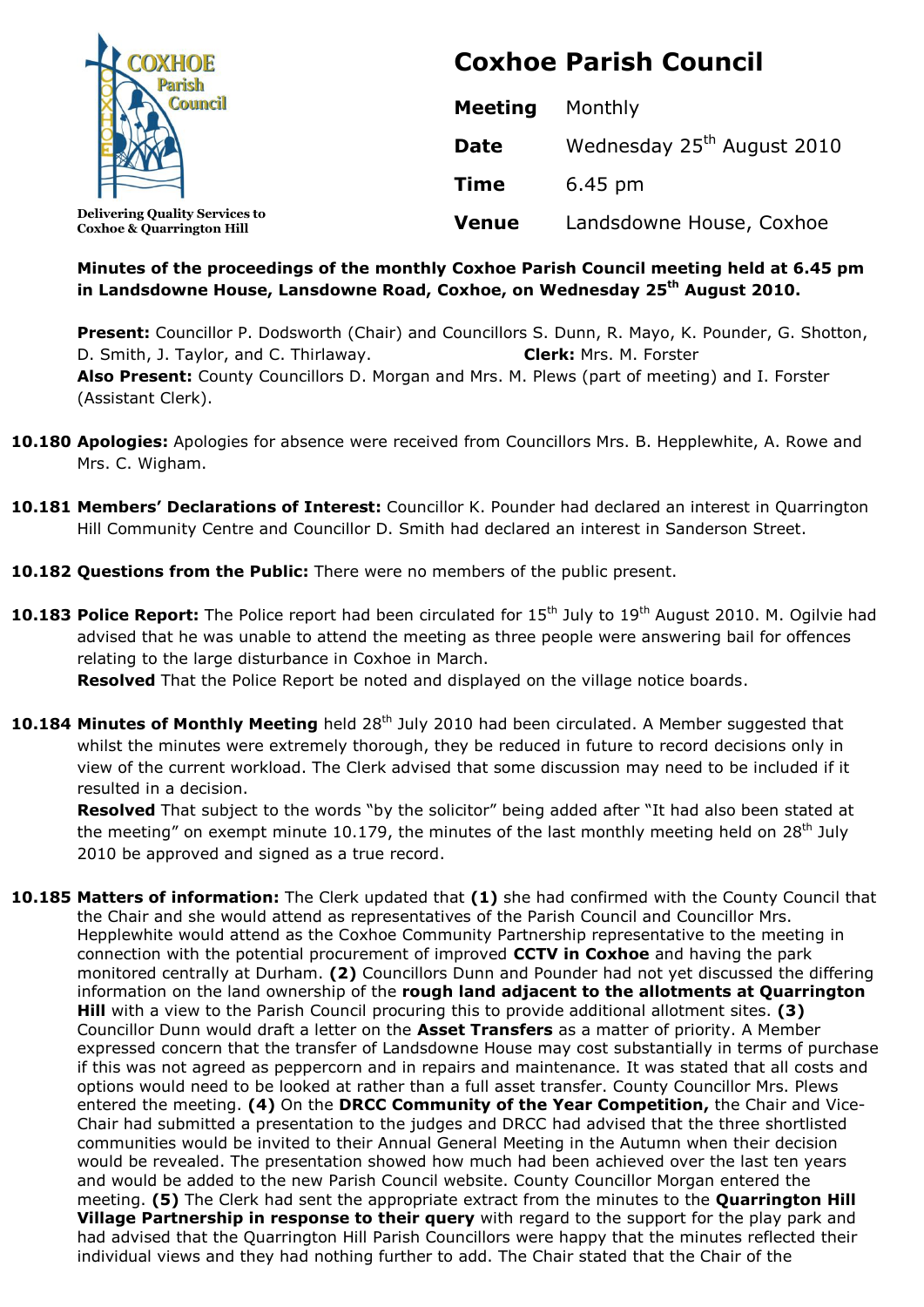Partnership was seeking clarity on the views of the individual Quarrington Hill Councillors. A Councillor reiterated that there was nothing to add to the record in the minutes. A Member stated that it appeared that mediation, as suggested, had been agreed by both parties as the way forward to talk over the issues the parties had concerns over. Members commented that a large amount of work had been caused to the Partnership and the Parish Council in dealing with this matter. A Member had tried without success to find a mediator and at costs less than  $£1,000$ . It was suggested that the County Council, CDALC and NEREO be approached to ascertain if they were aware of any. Discussion ensued as to whether the Partnership or Parish Council should and could pay the costs. A Member commented that they did not consider that this should be paid for from public monies but others considered that the situation had gone on for years and needed to be resolved as it was affecting the workload of the organisations. A Member stated that it had only gone on for a year. Members agreed that subject to ratification at the next Parish Council meeting the Clerk, in consultation with the Chair of the Parish Council, consider and agree an appropriate contribution to the payment for a mediator. **(6)** The County Council had asked for clarification that they were just to procure the **Christmas lights** on behalf of the Parish Council. The Clerk asked that the Council agree to waive financial regulations that required three tenders for expenditure over £1000 to allow this to happen and as the Council had tried to get quotes for Christmas lights last year and only one company had provided a full quote. Members agreed that this was sensible and the Vice-Chair advised that the correspondence from the County Council had implied that there was an option with the Christmas lights and he would sort this out. He had information from the Clerk to Monk Hesleden Parish Council on their Christmas tree arrangements and this could be used in looking at possibilities for a Christmas tree in Coxhoe as the Community Partnership had been advised that they were not able to fund lighting up the trees in the Memorial Garden. Possibilities could also be looked at for a tree in the compound of Quarrington Hill Community Centre as there was already a power supply in existence there. The Clerk advised that the costs of the lights on the lamps in the Front Street of Coxhoe would take up the budget set aside for Christmas lights for the year. Councillors Mayo and Thirlaway entered the meeting. Discussion ensued that it would be good for the trees in the Memorial Garden outside the Village Hall at Coxhoe to be lit up and to have a Christmas tree with lights in the compound of the Community Centre at Quarrington Hill. There may be scope for additional funding to be available but this would not be known until a review during the budget setting meeting in November. It was agreed that the Vice-Chair discuss possibilities, costs and budgets with the Clerk and report back to the next meeting with options. Members considered that the lights for the fifteen street lamps in the Front Street of Coxhoe should be provided regardless of any other possibilities. **(7)** With regard to the **Hellens Development**, the Officer at the County Council had been advised that the Parish Council endorsed the suggestions for the street names. An initial design had been sent to the Chairman of the Parish Council in connection with the proposals for the level crossing gates and would be forwarded with the invitation to the Special Meeting of the Parish Council arranged for Wednesday 15<sup>th</sup> September at 6.30 p.m. in Landsdowne House. Members discussed Mr. Cordwell-Smith's offer of putting fliers in local shops but considered that the Council's public notices would be sufficient at this early stage and they may request another meeting as the new scheme progressed. A Member stated that the design for the gates was outstanding and he may ask for these to be moved forward and for a further set on the other side of the road up to the fence. **(8)** The Clerk had advised **Quarrington Hill Village Partnership** that the Parish Council had agreed to receive updates by way of a joint meeting every four months and requested that they provide update reports a week in advance of meetings. She had also asked that if there was anything to update between meetings that they provide such information a week in advance of Parish Council meetings so that it could be sent out with the agenda. She had asked when they considered it would be appropriate to commence the meetings. **(9)** The Clerk had advised **Coxhoe Banner Group** Secretary that several people were on holiday and unable to attend their meeting on 10<sup>th</sup> August but that Councillors Dodsworth, Mayo and County Councillor Mrs. Plews would try to attend. The Chair had submitted apologies as his wife had been ill. A couple of Members who had attended updated that the Group had been invited to attend the next meeting of Coxhoe Community Partnership so that they could be given assistance in how and where to apply for funding towards the £50k they had advised they needed. They wanted to form a Coxhoe Miners' Memorial Group and would like representatives from the Banner Group, the Community Partnership and the Parish Council to be involved in this. They had advised that they wondered whether there could be any gain from the new houses in the village, with Hellens perhaps constructing the base or plant wheels. There was no update on any progress on the Medical Practice. **(10)** Appropriate responses had been sent to Durham County Council within the deadline dates on the **County Durham Plan Core Strategy, Housing Strategy, and Settlement Study Consultations**. **(11)** A cheque and accompanying letter had been prepared for signature for the £200 **donation** agreed for Quarrington Hill Community Centre.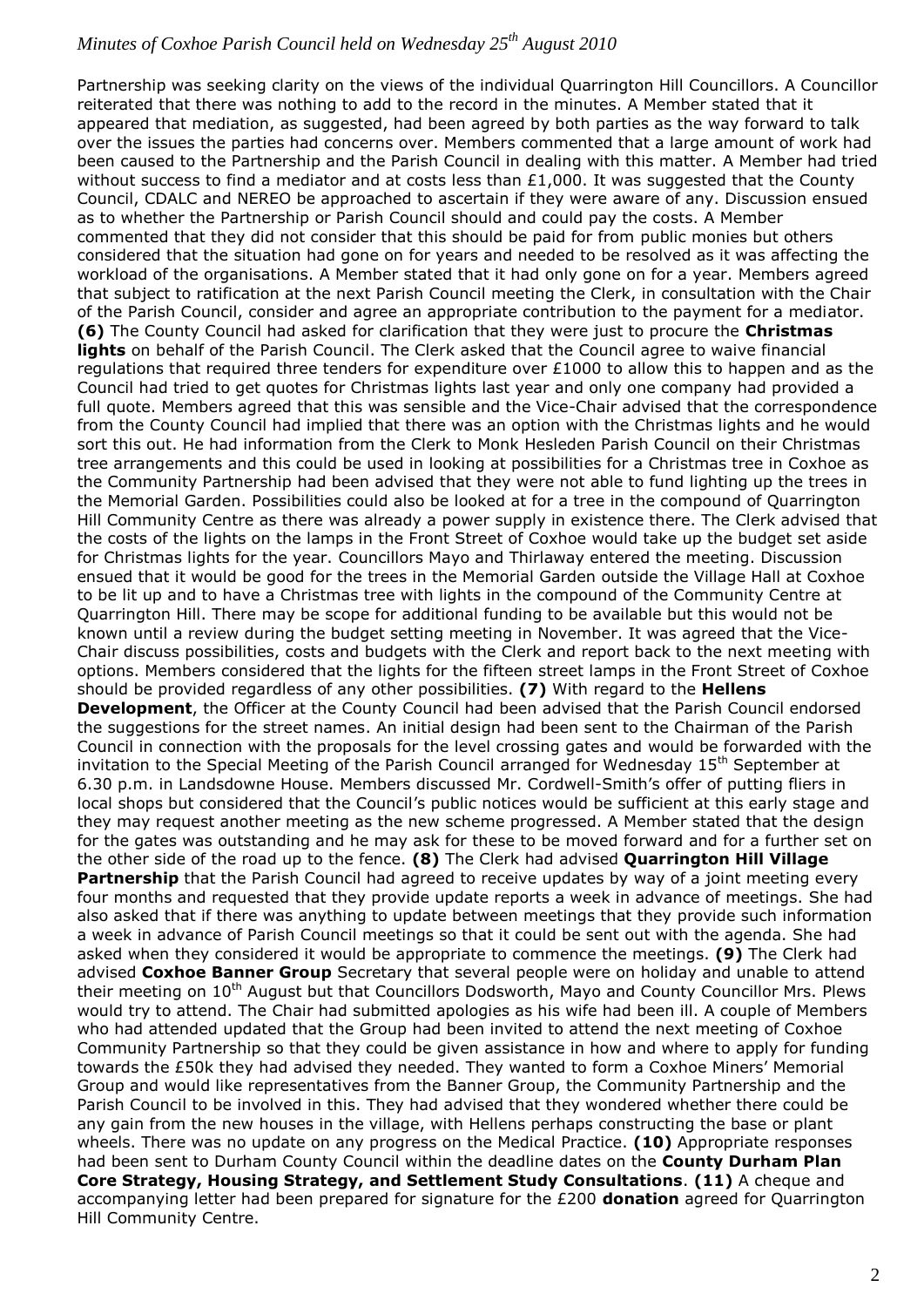**Resolved** (i) That the information be noted, the outstanding resolutions be actioned and progress be requested on those issues raised with other parties; (ii) That Councillors Dunn and Pounder investigate the issue regarding the land ownership adjacent to the allotments at Quarrington Hill and report back;(iii) That the Vice-Chairman draft a letter to the Chief Executive of the County Council advising the timing of the first request for the information on the three potential asset transfers; setting out the assets the Parish Council were interested in; and providing emphasis to the time constraints for seeking assurance that the Parish Council could continue to use Landsdowne House; and forward it to the Clerk to place on letterhead; (iv) That the Clerk, in consultation with the Chair of the Parish Council, consider and agree an appropriate contribution to the payment for a mediator between the group of residents at Quarrington Hill and the Quarrington Hill Village Partnership, with approaches being made to the County Council, CDALC and NEREO as potential sources for the mediation services and that this be ratified at the next meeting of the Parish Council; (v) That the Council agree to waive Financial Regulations that required three tenders for such expenditure and that the Vice-Chair be authorised to liaise with the County Council to procure and erect Christmas lights on the fifteen new street lamps in the Front Street at Coxhoe and remove and store them at the appropriate time and this be carried out on an annual basis thereafter; (vi) That the Vice-Chair discuss possibilities, costs and budgets with the Clerk and report back to the next meeting with options for additional Christmas lights and trees in the Parish.

**10.186 Ratification of Expenditure agreed in principle at the last meeting:** The Clerk advised that it had been agreed at the last meeting to replace the seat at The Grove with a metal seat, with the County Councillors contributing £300 (which had been received) and the Parish Council paying the remainder, which was considered to be in the region of £200. The agreement had been in principle and the item had been placed as a specific item on the agenda for this meeting for audit purposes and to accord with notice required.

**Resolved** That the Clerk make arrangements to have a metal seat installed to replace that previously at the corner of The Grove and the expenditure of approximately £200 from the Parish Council be ratified.

**10.187 Coxhoe Community Partnership:** The Clerk updated that a huge amount of work had been done on uploading information to the new Council website ready to go live later in the year. The Assistant Clerk circulated a questionnaire which would be distributed to businesses in the Parish to allow them to promote their services on the site. Responses were still awaited on the possibility of hearing aid induction loop, assistance with broadband, and the possibility and costs of the Council insuring the History Group's equipment. It had been agreed that a joint meeting be arranged late September to move forward on the plans for the regeneration of Coxhoe Front Street. No correspondence had been received from the Partnership during the month.

A Member advised that a suggestion had been made by a member of the Partnership to have an additional Memorial Garden in Coxhoe. This would be a pleasant place of remembrance or maybe allow somewhere for ashes to be scattered in the village. It had been suggested that part of the paddock area could be used for this now that the Church had confirmed that they did not require that land as there was considered to be sufficient burial space for another twenty years in St. Mary's Churchyard. A working group of the Environment Committee and any other Members of the Parish Council, Community Partnership, Churches and the community could be set up to look into this and ways of making the churchyard more attractive. Discussion included that Cassop-cum-Quarrington Parish Council should be contacted as they were planning such a garden and had experienced complications by way of legal, technical and planning implications. They were to invite a superintendent of a nearby Memorial Garden to attend their Parish Council meeting to discuss technicalities and Coxhoe Parish Council should ask that they be invited as observers. **Resolved** (i) That the information be noted; (ii) That further information from the County Council in connection with the possibility of the provision of broadband and a hearing aid induction loop at Landsdowne House be awaited; (iii) That the response of Zurich be awaited in connection with the possibility and cost of the History Group's equipment being added to the Council's insurance policy; (iv) That a meeting be convened in late September of representatives of Coxhoe Community Partnership and Coxhoe Parish Council to discuss how to move forward the plans with regard to the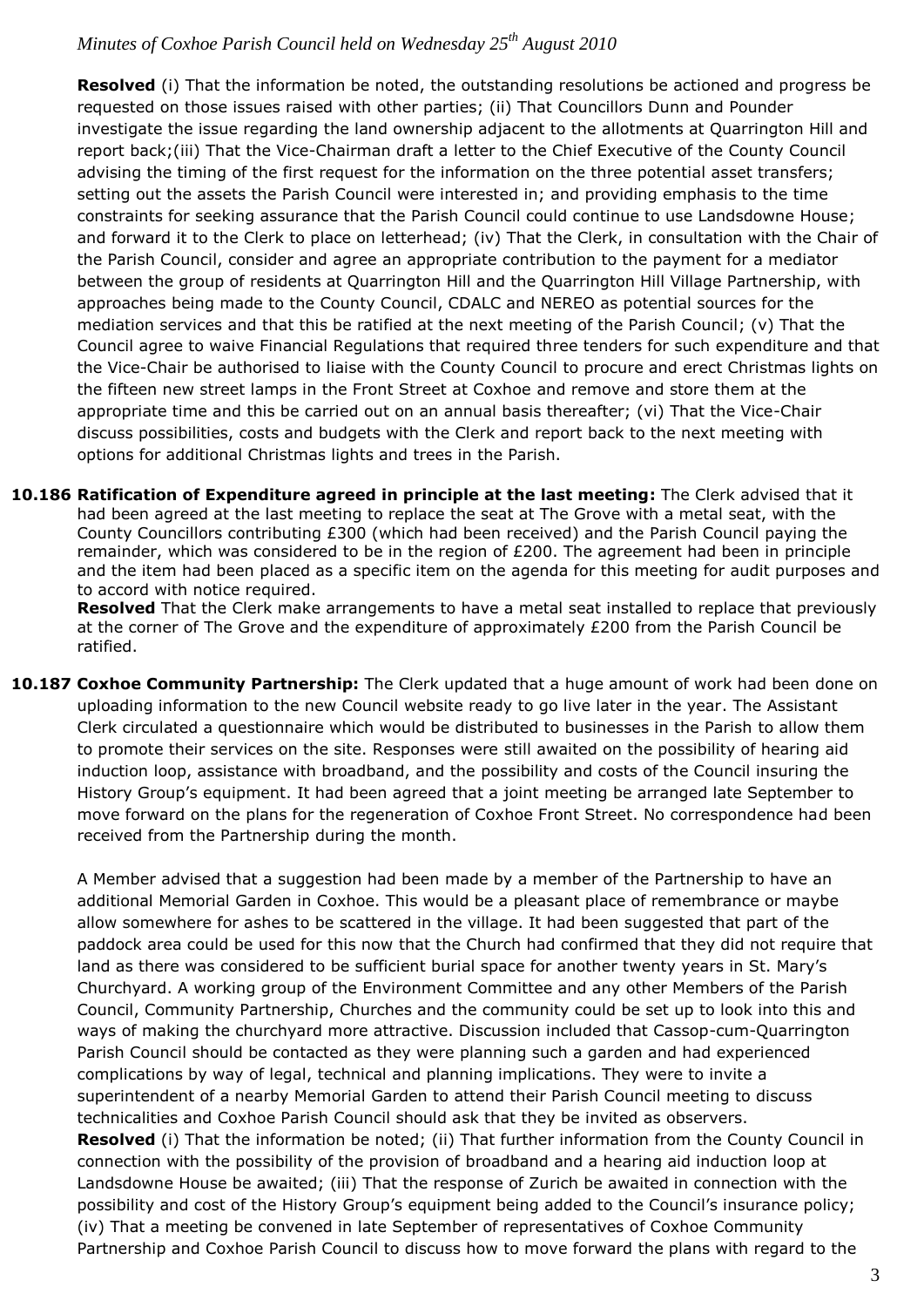regeneration of Coxhoe Front Street; (v) That subject to the additions suggested allowing opening times and menus and prices to be incorporated, the business questionnaires be distributed; (vi) That the Clerk request that Cassop-cum-Quarrington Parish Council invite representatives of Coxhoe Parish Council to their meeting when the superintendent of a nearby Memorial Garden was to be invited and to share the difficulties that they had experienced in investigating the possibility of provision of such; (vii) That subsequent to resolution (vi) above, a meeting of the Environment Committee be convened to discuss how to proceed with the introduction of an additional Memorial Garden in Coxhoe.

### **10.188 Correspondence:**

### 10.188.1 **Durham County Council:**

**a)** A consultation document on Durham County Council's **Statement of Licensing Policy** had been circulated.

**Resolved** That no corporate response be sent and Members answer individually if they wished.

- **b)** A consultation document on Durham County Council's **Draft Library Strategy** had been circulated. Further and fuller consultation would take place later in the year. **Resolved** That at this stage no corporate response be sent and Members answer individually if they wished.
- **c)** A consultation document on Durham County Council's **Taxi Licensing Policy** had been circulated.

**Resolved** That no corporate response be sent and Members answer individually if they wished.

### 10.188.2 **County Durham Association of Local Councils**

**d)** Details had been circulated of consultation on the issue of **holding local referendums if councils seek to introduce large increases in Council Tax.** There would be some protection for Parish Councils where the precept increase was large in percentage terms but small in monetary value. The Parish Council could make comments to the Government by 10<sup>th</sup> September and the consultation document would be considered by the CDALC Executive Committee on  $1<sup>st</sup>$  September so that they could respond within the deadline. Members expressed concern that the referendums could cost the Parish Council and that the precept as it stood did not allow the Council to do everything it wished to enhance the area for residents. Items should be placed in the newsletter and on the website advising the community that Parish Plan 2 work would be commencing in 2010 and asking views regarding what the community wanted for its Parish and how people wished to get involved. The Plan would allow the priorities of the community to be set out and the Parish Council should be allowed to precept to procure the resources required to do what the community wanted. The mechanism set out in the consultation document was bureaucratic and not easily understood, including the need for a shadow budget and bills having to be revised or refunds made should a referendum require this following the initial bills being sent. Local Councils were now the next tier from the County Council and this was impacting on workload of the Parish Council. The introduction of the Big Society would impact further on the resources required by a Parish Council and there was a need to precept to match the resources required to deliver services effectively to the community.

**Resolved** That a response incorporating the comments made at the meeting be sent to the Department of Communities and Local Government and that it be copied to the County Durham Association of Local Coucnils.

### 10.188.3 **Other Correspondence**

**e)** The latest **NALC Events Bulletin** had been circulated. **Resolved** That the information be noted.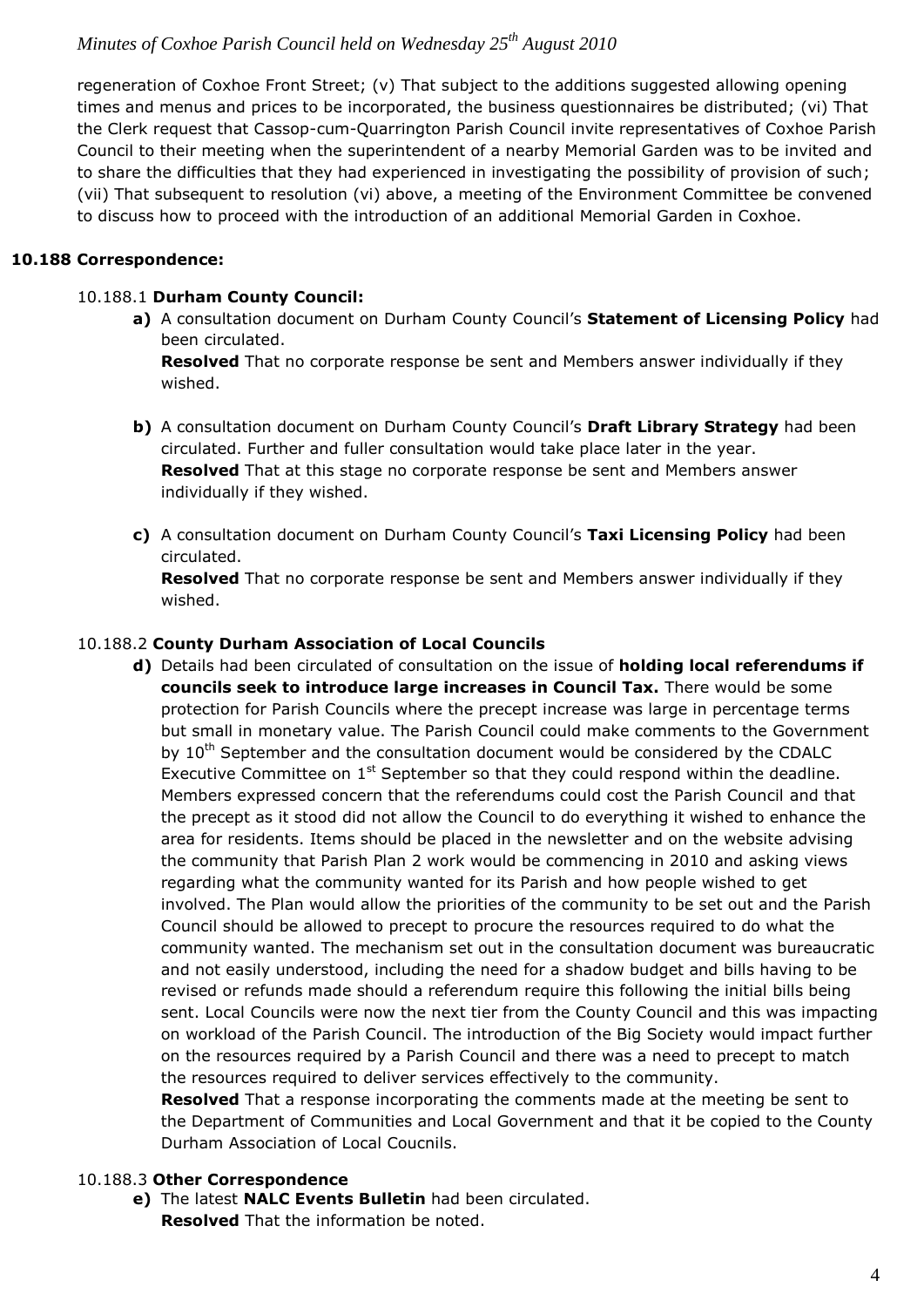**f)** The National Association of Local Councils had asked for details of Councils' experience of being involved in the creation of new homes, shops, businesses or facilities. No responses had been received by the date for information to be received.

**Resolved** That Members note the current position whereby the Department of Communities and Local Government had announced their plans for the **Community Right to Build** which was a new power to allow communities across England to come together to create such facilities.

- **10.189 Quarrington Hill Community Centre:** Councillor Pounder **declared an interest** as a Member of the Shadow Committee. He thanked the Parish Council for its support, in terms of finance and input into ensuring the continuance of the Community Centre. He advised that the Family Fun Day had been a tremendous success and achieved its objectives. There were now 19 people active on the Shadow Management Committee. Feedback questionnaires had requested activities for youths and 6- 10 year olds. The potential for having a joint insurance with other groups and organisations to save money was being explored. The Chair thanked everyone for their involvement. **Resolved** That the information be noted.
- 10.190 Web Statistics: had been circulated for the period 2<sup>nd</sup> to 23<sup>rd</sup> August 2010. **Resolved** That the information be noted.

## **10.191 Finance:**

- 10.191.1 **Budget Update:** A financial account summary had been circulated that showed the balance at the end of the last meeting and income and expenditure during the month and the balance at the end of the month. A budget summary had also been circulated showing that the Council was pretty accurate with budgets four months into the year. Other than issues of timing due to seasonal and one off payments and the outstanding query on the insurance payment, the photocopier was the only individual budget that had any significant overspend but Members had previously agreed the reasons for this. **Resolved** That the information be noted.
- 10.191.2 **Accounts for payment:** Details of financial payments required for the month had been circulated, together with the month end bank balances figure after the expenditure. **Resolved** That all payments presented be signed and paid:

| <b>Creditor</b>                      | <b>Reason</b>                                    |        |
|--------------------------------------|--------------------------------------------------|--------|
| T P Gardens                          | Grass cutting and maintenance August             | 665.00 |
| <b>CIT Vendor Finance UK</b><br>Ltd. | Landsdowne House Copier Rental 1/10 to 31/12/10  | 130.43 |
| <b>BDO LLP</b>                       | External Audit of Accounts year ended 31/3/10    | 334.88 |
| Quarrington Hill                     | Hire of Hall for Citizens Advice Bureau Outreach | 120.00 |
| <b>Community Centre</b>              | Service                                          |        |
| Quarrington Hill                     | Section 137 Contribution for Village Fete        | 200.00 |
| <b>Community Centre</b>              |                                                  |        |
| 3 Mobile                             | Broadband & Mobile July                          | 31.75  |
| M. Forster                           | Clerk Salary August and reimbursement postage    |        |

10.191.3 **Applications for Grants and Donations:** Details had been circulated of a request for a donation from **Durham City Centre Youth Project** towards running costs of a high profile centrally situated Youth Facility offering a service that may not be available in the parish. The project provided a range of new experiences and opportunities, both social and educational, for 11 to 25 year olds from the Durham area. The letter stated that promotion was underway to encourage young people from across County Durham to use the facility including young people from the Parish villages. One Member had commented that they would not agree with a donation as things were needed in the village. Another Member stated, however, that this project had been supported previously and provided resources such as drug counselling and specialist advice that could not be provided on a village scale but may be extremely valued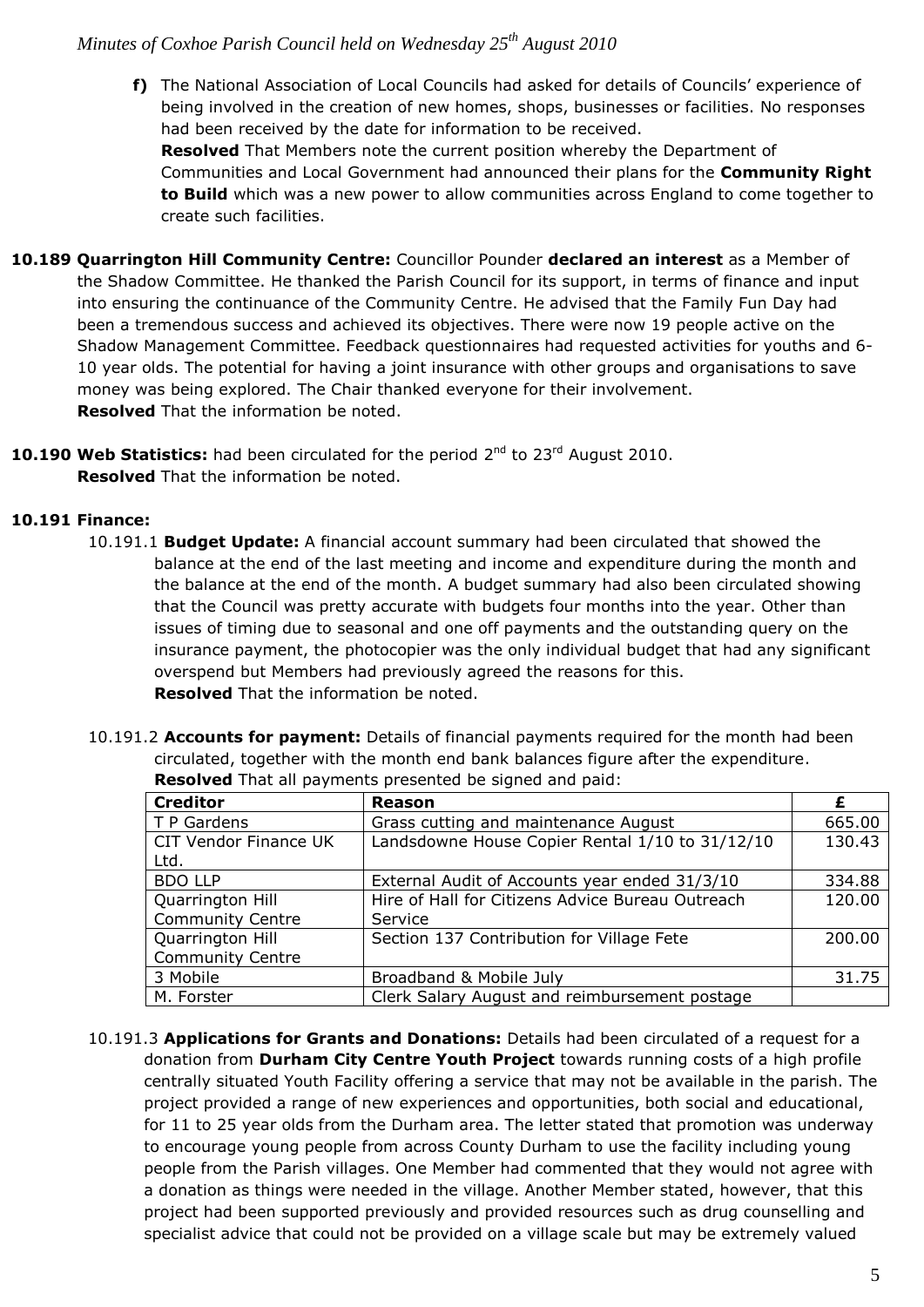by young people in desperate situations. Members concurred that this was a valuable support service within a reasonable travelling distance that may benefit residents of the Parish. **Resolved** That a donation of £50 be made under Section 137 expenditure to the Durham City Centre Youth Project.

- 10.191.4 **Letters of thanks** had been circulated from St. Cuthbert's Hospice and from Diabetes UK for the donations of £50 to each organisation. **Resolved** That the information be noted.
- 10.191.5 The **Notice of the Conclusion of the Audit** had been circulated advising that the External Auditors had concluded their audit of the Parish Council's Accounts and Annual Return for the year ended  $31<sup>st</sup>$  March 2010 on  $3<sup>rd</sup>$  August and that the accounts would be available for inspection from  $26<sup>th</sup>$  August 2010. The completed Annual Return for the year ended 31<sup>st</sup> March 2010 had also been circulated. Section 3 had been completed by BDO LLP, the External Auditors, to advise that the information was in accordance with the Audit Commission's requirements and that no matters had come to the attention of the External Auditors that gave cause for concern that relevant legislation and regulatory requirements had not been met. An Issues Arising Report had also been circulated. This advised that a donation made to the Citizens Advice Bureau could have been authorised under a power other than Section 137. It was considered that an Action Plan was not required to indicate how the issue raised would be addressed. The payment had been recorded as made under Section 137 in April 2009 prior to the appointment of the present Clerk. For the year 2010/11 the payment to CAB made in May 2010 had not been recorded as Section 137 expenditure as the present Clerk had been aware that there was other provision available. The Clerk was thanked for the massive amount of work involved in the production of a new and effective financial system that had ensured a clean bill of health for the Council's accounts. **Resolved** That the Council approve and accept the Annual Return and Issues Arising Report; that the requisite part of the Annual Return and the Notice of Conclusion of Audit be displayed on the notice boards for a period of 14 days; and that it be noted that no action plan was required in connection with the Issues Arising Report as the matter had already been corrected prior to receipt of the report.
- **10.192 Planning Applications:** Details had been circulated of planning applications that had been determined under delegated authority from  $27<sup>th</sup>$  July to  $23<sup>rd</sup>$  August and of applications received since the last meeting.

**Resolved** (i) That the information on delegated authority decisions be noted; (ii) That the information on application 617 for the erection of extension to existing single storey pitched roof extension to rear of dwelling at Bogma Avenue, Coxhoe, be noted.

**10.193 Increasing Workload of Officers:** In March 2010 the Council had considered a report by the Chairman that advised that the Parish Clerk had been and was still undertaking a significant amount of work above the contracted hours to achieve the workload generated by the Parish Council's priorities. The report had advised that this was not sustainable in the long term in terms of the responsibilities of the Council as an employer or the Clerk's work/life balance. It had been stated at that time that workload could increase further as a new Parish Plan was required but the Parish Council was not likely to be able to afford paid support in light of current budgets and financial restrictions. To alleviate the position in the short term, the Clerk's husband had offered his services in a voluntary capacity. Members had agreed to accept the offer and had appointed Ian Forster as Voluntary Assistant to the Parish Clerk. They had also agreed that hours worked by the Clerk and Assistant be recorded throughout the year in order that a review could be undertaken, when setting the budget for 2011/12, of staffing requirements and precept for the year, and in order that appropriate payments may be considered for additional unpaid hours worked.

Workload had continued to increase and the hours worked by the Clerk had not been alleviated by assistance from the Assistant but rather both had been putting in many hours unpaid. Since April total additional unpaid hours worked from both employees were 304 or 415 if unclaimed holidays were added. At the last Parish Council meeting a Member had commented that if the trend continued there may be the equivalent of £6,000 unpaid work for the year. It had been agreed that this matter be the subject of full discussion at this meeting. The Chairman had stated that the Council needed to realise